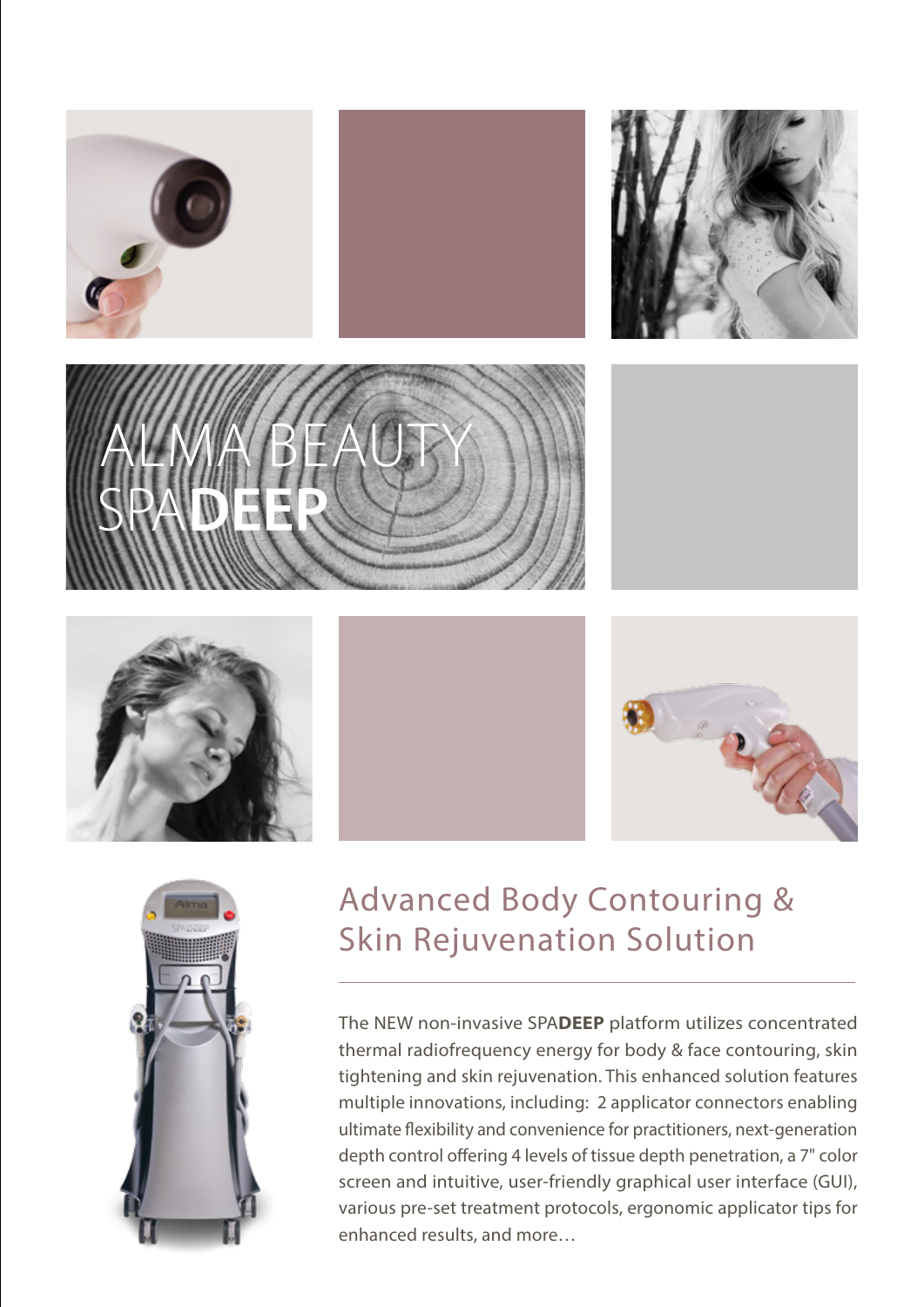# Diverse Indications

SPADEEP goes deep to treat numerous indications and achieve remarkable, visible results.

#### **Body & Face Contouring**

SPADEEP effectively improves the shape and contours of various areas of the face and body.

#### **Cellulite**

A combination of RF energy and mechanical massage increases the metabolism of adipose tissue, reducing fat cell volume, stimulating lymphatic drainage and visibly smoothing out skin texture.

# Benefits

### **Skin Tightening**

Age-related skin imperfections, including wrinkles, fine lines, uneven skin tone and laxity are significantly improved.

### **Skin Resurfacing & Skin Rejuvenation**

Uneven skin tone, stretch marks, superficial pigmentation and coarse, uneven skin texture are smoothed out and balanced, using focused MICROPLASMA RF technology.

## **Depth Control**

Focused treatment at multiple depths allows for greater treatment control and better results, while leaving surrounding tissue unharmed.

### **Safe and Effective**

Safe and effective for all skin types, including thin and delicate areas of the face, neck and décolleté.

#### **Ultimate Flexibility**

Optimal adjustability enables matching of applicators, protocol and treatment depth to each patient and treatment area - leading to optimal results.

# $*$

### **Patient Comfort**

Gradual heating and integrated cooling system designed to support patient comfort throughout the treatment.



### **No Downtime**

Patients may resume normal activities right after .treatment

#### **Alma Lasers GmbH Germany**

Nordostpark 100-102 90411 Nürnberg, Germany Tel: + 49 911 / 89 11 29-0 Fax: +49 911 / 89 11 29-99 © 2017 Alma Lasers Inc. All rights reserved.

Alma, Alma Lasers, the Alma Lasers logo, Alma Beauty, SPADEEP, UNIPOLAR, UNIFACE, UNIBODY, MICROPEEL are registered trademarks or trademarks of Alma Lasers in the United States and/or other countries.



info@alma-lasers.de

marketing@almabeauty.com **WWW.almabeauty.com** | CE 0459 PBBE13091701

Connect with Alma Beauty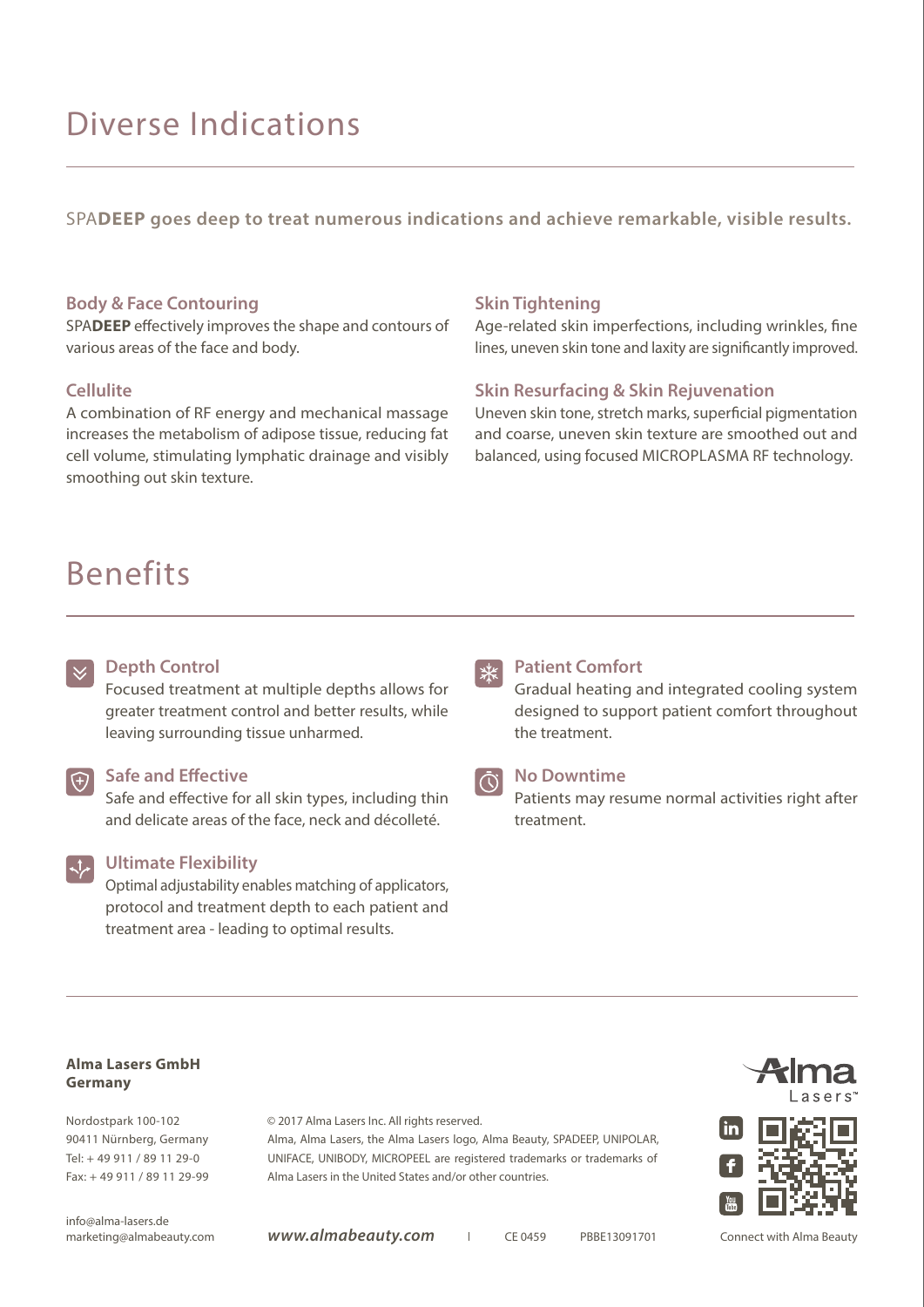# **Multiple Applicators**

 **SPADEEP** variety of applicators offers practitioners ultimate freedom and flexibility, adjusting treatments to suit a wide range of patients, target areas and indications.

### UNIBODY (patented technology):

Combines high energy UniPolar RF technology with a rotative applicator. This delivers deep dermal heating, while increasing metabolism within subcutaneous tissue, to improve the appearance of cellulite

## **:UNIFACE**

A UniPolar RF applicator combined with a rotative massager designed especially for facial treatment

### **:UNILARGE**

Uses UniPolar RF energy to contract collagen fibers within the skin and stimulate the formation of new collagen. This applicator is equipped with an internal thermometer

### **:COAXIPOLAR**

Creates local, superficial dermal heating in delicate areas with real-time monitoring of skin temperature by an internal thermometer

### **:MICROPLASMA**

Ablates and heats the skin using microplasma technology for skin rejuvenation

# **Product Specifications**

- 7" color screen and intuitive, user-friendly graphical user interface (GUI)
- Improved cooling system
- Two applicators may be connected simultaneously, to shorten set-up time and enable an easy shift between handpieces during treatment
- Pre-set treatment plans, for easy, quick and cost-<br>effective operation
- UNILARGE and COAXIPOLAR applicators, equipped with built-in Infrared thermometer for temperature monitoring